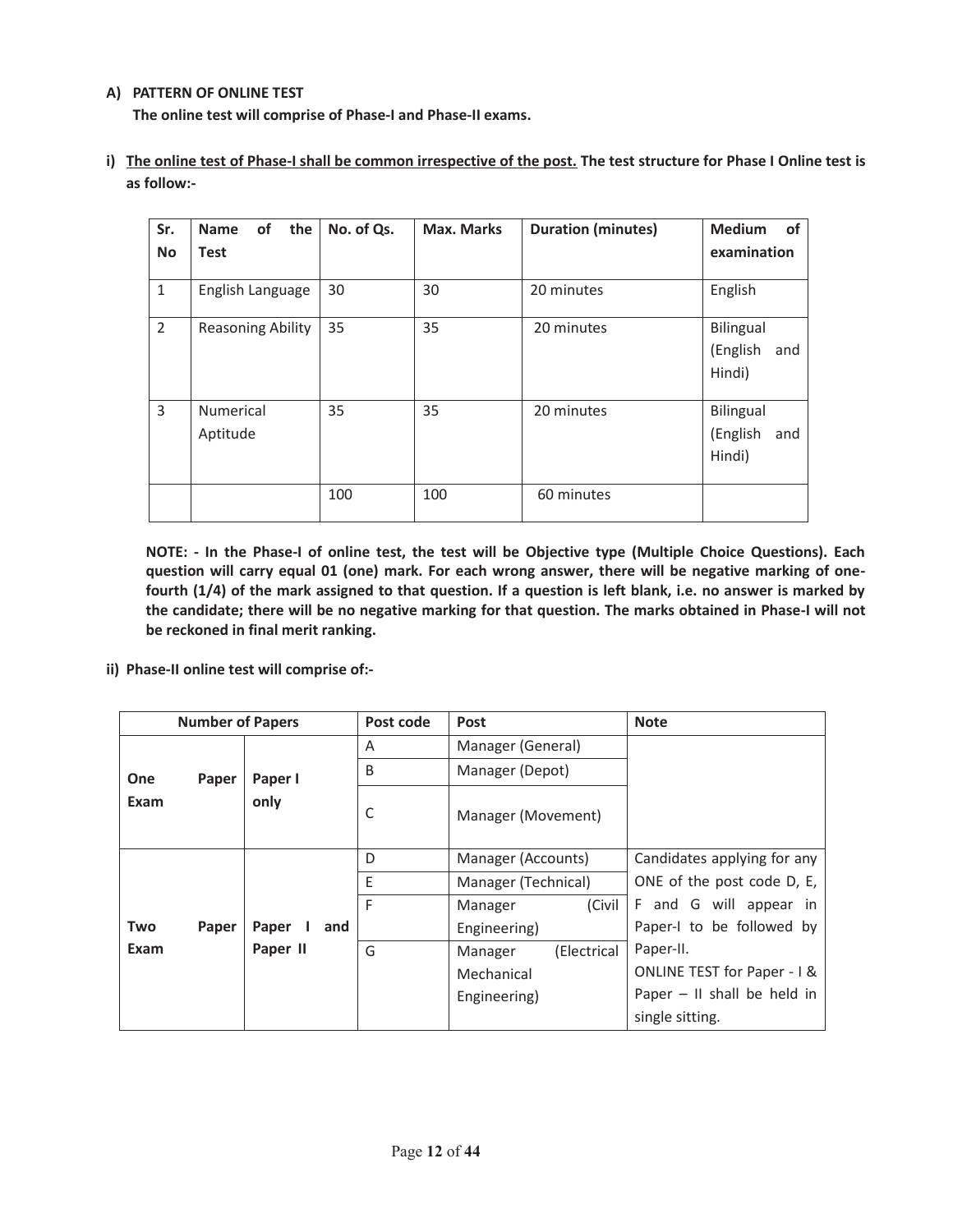|                                                                                                              | Paper III and   H |  | Manager (Hindi) | Candidates<br>for<br>applying |
|--------------------------------------------------------------------------------------------------------------|-------------------|--|-----------------|-------------------------------|
|                                                                                                              | Paper IV          |  |                 | Post code H will appear in    |
|                                                                                                              |                   |  |                 | Paper-III to be followed by   |
|                                                                                                              |                   |  |                 | Paper-IV.                     |
|                                                                                                              |                   |  |                 | ONLINE TEST for Paper - III   |
|                                                                                                              |                   |  |                 | & Paper-IV shall be held in   |
|                                                                                                              |                   |  |                 | single sitting.               |
|                                                                                                              |                   |  |                 |                               |
| Note-I: - Paper-I is common for post code A, B, C, D, E, F, and G.                                           |                   |  |                 |                               |
| Note-II:- Online Test for Paper - I & Paper - II and Paper - III & Paper IV shall be held in single sitting. |                   |  |                 |                               |

| <b>Paper Type</b>                                                       | Number of questions and Duration                                                                                                                                                                                                                                                   |            | <b>Negative marking</b>                                                 |  |
|-------------------------------------------------------------------------|------------------------------------------------------------------------------------------------------------------------------------------------------------------------------------------------------------------------------------------------------------------------------------|------------|-------------------------------------------------------------------------|--|
|                                                                         | <b>Marks</b>                                                                                                                                                                                                                                                                       |            |                                                                         |  |
| Paper $-1$                                                              | Multiple<br>120<br>Choice<br>Questions will carry equal<br>01 marks. Paper will carry<br>maximum 120 marks                                                                                                                                                                         | 90 minutes | There will be no negative<br>marking in Phase-II of the<br>examination. |  |
| Post specific Paper-II<br>(in phase II)                                 | Multiple<br>Choice<br>60<br>Questions each carrying 02<br>marks. Paper will carry<br>maximum 120 marks.                                                                                                                                                                            | 60 minutes |                                                                         |  |
| (Only for the<br>Paper-III<br>Post of Manager (Hindi)<br>Post Code-H)   | 120<br>Multiple<br>Choice<br>Questions will carry equal<br>01 mark. Paper will carry<br>maximum 120 marks                                                                                                                                                                          | 90 minutes |                                                                         |  |
| Paper-IV (Only for the $(i)$<br>Post of Manager (Hindi)<br>Post Code-H) | for $ $<br>01<br>Passage<br>translation from Hindi to<br>English<br>$(ii)$ 01<br>Passage<br>for<br>translation from English<br>to Hindi<br>(iii) 01 essay in Hindi<br>(iv) 01 Precis Writing<br>in<br>English<br>Each question carries 30<br>Marks and total Marks will<br>be 120. | 90 minutes |                                                                         |  |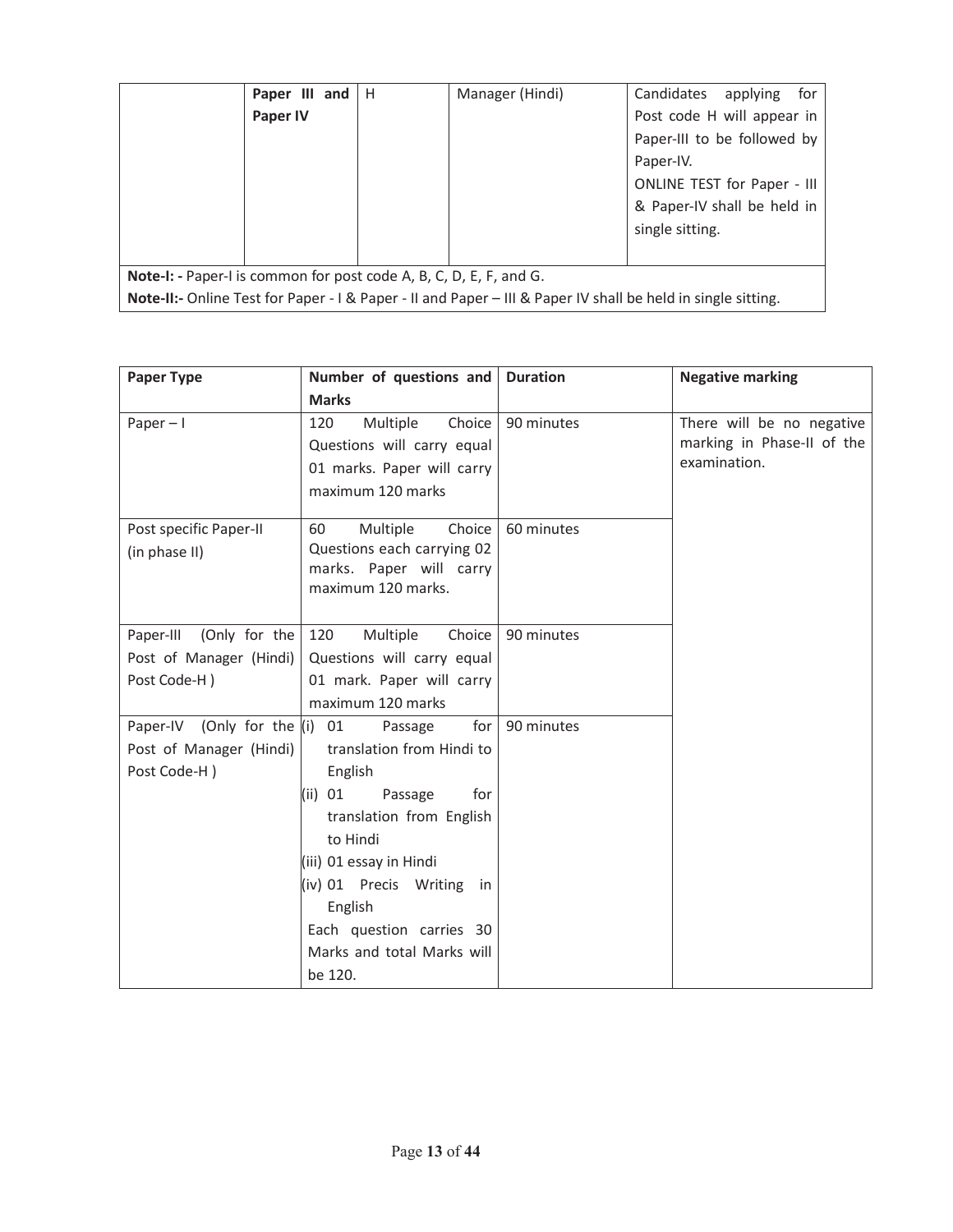#### **Pattern of Paper – I and Paper – II of Phase-II Online Test shall be as follows:**

#### **Paper-I (Duration - 90 minutes) (120 Marks):**

120 Multiple Choice Questions of General Aptitude consisting of Reasoning, Data Analysis, Computer Awareness, General Awareness, Management and Current Affairs for the post of Manager (General / Depot / Movement / Accounts / Technical / Civil Engineering / Electrical Mechanical Engineering).

#### **Paper-II (Duration - 60 minutes) (120 Marks):**

I. 60 Multiple Choice Questions on General Accounting and Finance for candidates applying for Manager (Accounts)

OR

II. 60 Multiple Choice Questions on Agriculture, Food Science and Technology, Agricultural Engineering & Bio Technology for candidates applying for Manager (Technical)

OR

III. 60 Multiple Choice Questions on Civil Engineering / Electrical Mechanical Engineering for candidates applying for Manager (Civil Engineering / Electrical Mechanical Engineering).

#### **The syllabus for specified technical posts for Paper-II to assess the post specific technical knowledge of relevant stream is as under:**

- **I. Manager (Accounts) (Post Code-D):** 
	- **1. Basic Accounting concept including preparation of books of accounts and Accounting Standards.**
	- **2. Financial Management:** (a) Analysis of Financial statement (b) Budgeting & Budgetary control (c) Working Capital management (d) Capital Budgeting & Ratio Analysis.
	- **3. Taxation:** (a) Income Tax including filing of return, TDS, Advance Tax etc. (b) Goods & Services Tax.
	- **4. Auditing:** (a) Auditing Concepts and Methods (b) Internal & External Audit of Companies.
	- **5. Commercial Laws:** (a) Contract Act (b) Companies Act (c) Sales of Goods Act (d) Negotiable Instrument Act (e) Consumer Protection Act (f) RTI Act.
	- **6. Basic of Computers:** (a) Operating System (b) Browsers (c) Email (d) Memory (Internal, External, portable) (e) Chats (f) Office (Word, PowerPoint, Excel) (g) Networks.

#### **II. Manager (Technical) (Post Code-E):**

**1. Agricultural**- Statistics of Indian Agriculture (Cereals & Pulses), Food & Agriculture Microbiology, Nutrition (Animal & Plant), Postharvest care of Cereals & Pulses, Food grain Protection, Agriculture Extension.

**2. Biotechnology-** Microbes: Beneficial & Harmful, Genetic Engineering, Biotechnological Principles, Economic Biotechnology, Pathogens & Control, Recent trends.

**3. Entomology-** Basic Entomology, Economic Entomology, Beneficial and harmful insects, integrated Post Management (IPM), Storage Grain Insect pest, Vertebrate Pests.

**4. Chemistry-**Physical Chemistry: Structure of Atoms, Chemical Bonding, Radioactivity; Inorganic Chemistry, Periodic Table, Basics Metals & Non-metals, Organic Chemistry, Basics of alkanes, alkenes, alkynes, alcohols, aldehydes and acids , Biochemistry (Carbohydrates, Proteins & Fats).

**5.** PFA Act, 1964,Food Safety and Standards Act, 2006/Food Safety and Standards Regulations 2011, Right to information Act, 2005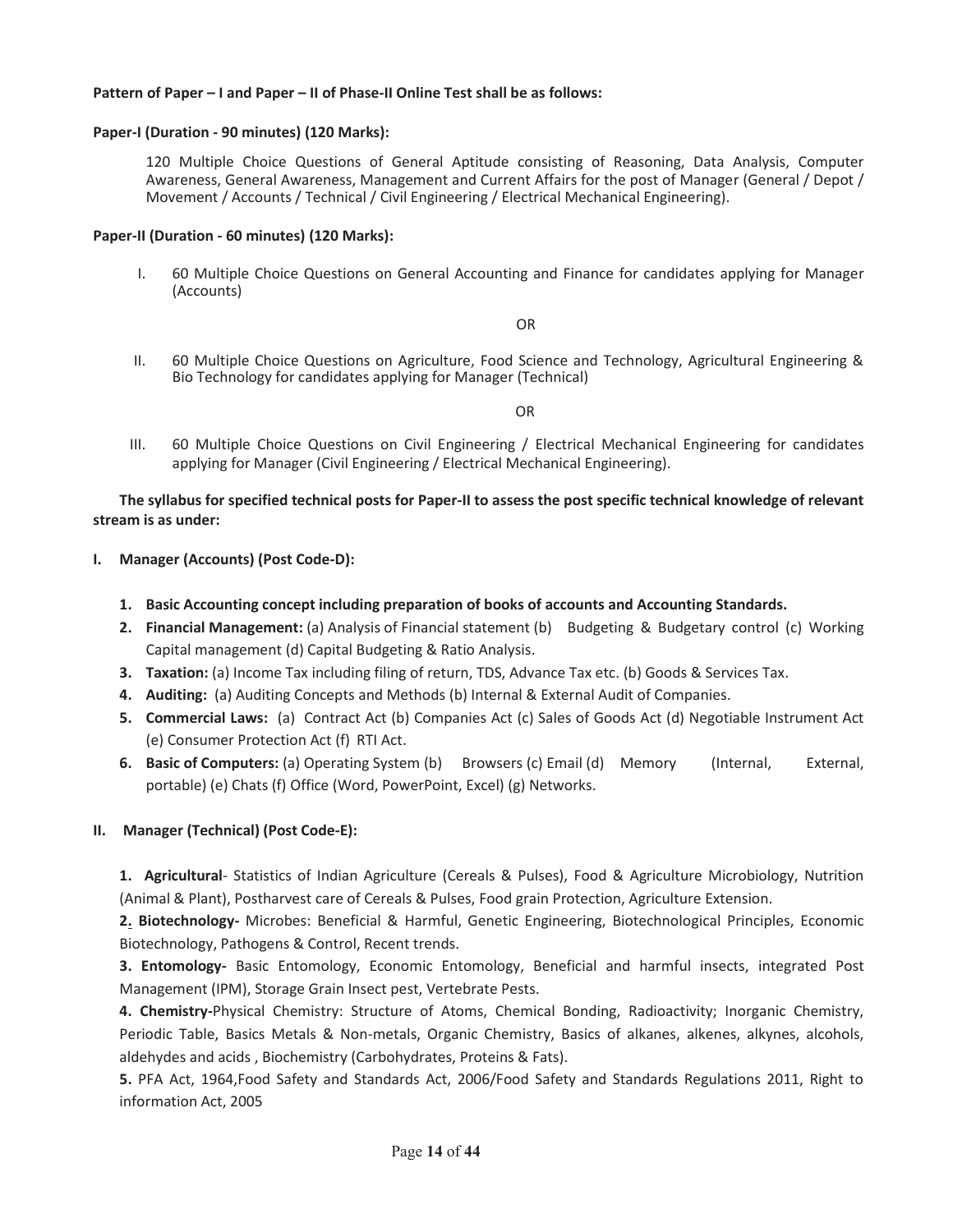### **III. Manager (Civil Engineering) (Post Code-F):**

## **1. Engineering Materials & Construction Technology**

Selection of site for the construction, Planning and orientation of buildings, Ventilation and air conditioning, acoustics. Building and highway materials, Stones, Bricks timber, Lime, Cement Mortar, Plain and reinforced Cement Concrete, Bitumen, Asphalt.

- **2. Building Materials:** Stone, Lime, Glass, Plastics, Steel, FRP, Ceramics, Aluminium, Fly Ash, Basic Admixtures, Timber, Bricks and Aggregates Classification, properties and selection criteria, Cement etc.
- **3. Construction Practice, Planning and Management:** Construction Planning, Equipment, site investigation, Tendering Process and Contract Management, Quality Control, Productivity, Operation Cost; Land acquisition, Labor safety and welfare.

## **4. Surveying**

Surveying, Leveling, temporary and permanent adjustments of levels and Theodolite, Use of theodolite, tachometry. Trigonometrically and Triangulation survey. Contours and contouring, Computations of areas and volumes.

## **5. Soil/Geotechnical Engineering**

Classification of soil , Field identification tests , water content, specific gravity, voids ratio, porosity, Soil permeability and its determination in the laboratory and field, Darcy's law, Flow nets its Characteristics. Local and general shear failures, design Criteria for shallow foundation, Plate load test, Stability of simple slopes.

- **6. Highway and bridges: C**lassification of road land width, Flexible pavements, WBM courses, sub base, sand bitumen base curse, crushed cement concrete base / sub-base course. Prime and tack coats, surface dressing, Asphaltic concrete, seal coats etc.
- **7. Structural Analysis:** Strength of materials, Bending moments and shear force, Analysis of determinate and indeterminate structure, Suspended Cables, Concepts and use of Computer Aided Design.
- **8. Design of steel structures:** Principles of working stress methods, Design of tension and compression members, Design of beams and beam column connections, built-up sections, Girders, Industrial roofs, Principles of Ultimate load design.
- **9. Design of Concrete and Masonry Structures;** Limit state design for bending, shear, axial compression and combined forces; Design of beams, Slabs, Lintels, Foundations, Retaining walls, Tanks, Staircases.
- **10. Estimating, Costing and Valuation:** estimate, analysis of rates, earthwork, Brick , RCC work shuttering, Painting, Flooring, Plastering flexible pavements, Tube well, isolates and combined footings, Steel Truss, Piles etc. Valuation- Value and cost, scrap value, salvage value, assessed value, sinking fund, depreciation and obsolescence, methods of valuation.

#### **IV. Manager (Electrical Mechanical Engineering) (Post Code-G):**

Thermodynamics, Heat Transfer, Refrigeration and Air-conditioning, Theory of Machines, Machine Design, Strength of Materials, Engineering Materials, Production Engineering , Industrial Engineering ,Production Planning and Control Material handling, Electrical Circuits, Network theorems, EM Theory, Electrostatics, Material Science (Electric Materials), Electrical Measurements, Elements of Computation Power Apparatus and Systems (Power System: Power generation; Thermal, Hydro, Nuclear & Solar power production and Transmissions), Electro mechanics, Control Systems, Electronics and Communications, Estimation and costing, Use of computers.

#### **Pattern of Paper – III and Paper – IV shall be as follows:**

# **Paper-III (Duration-90 minutes) (120 Marks)**

120 Multiple Choice Questions on General Hindi, General English, General Awareness, General Intelligence, Computer Awareness, Management and Current Affairs for candidates applying for the Post Code H Manager (Hindi).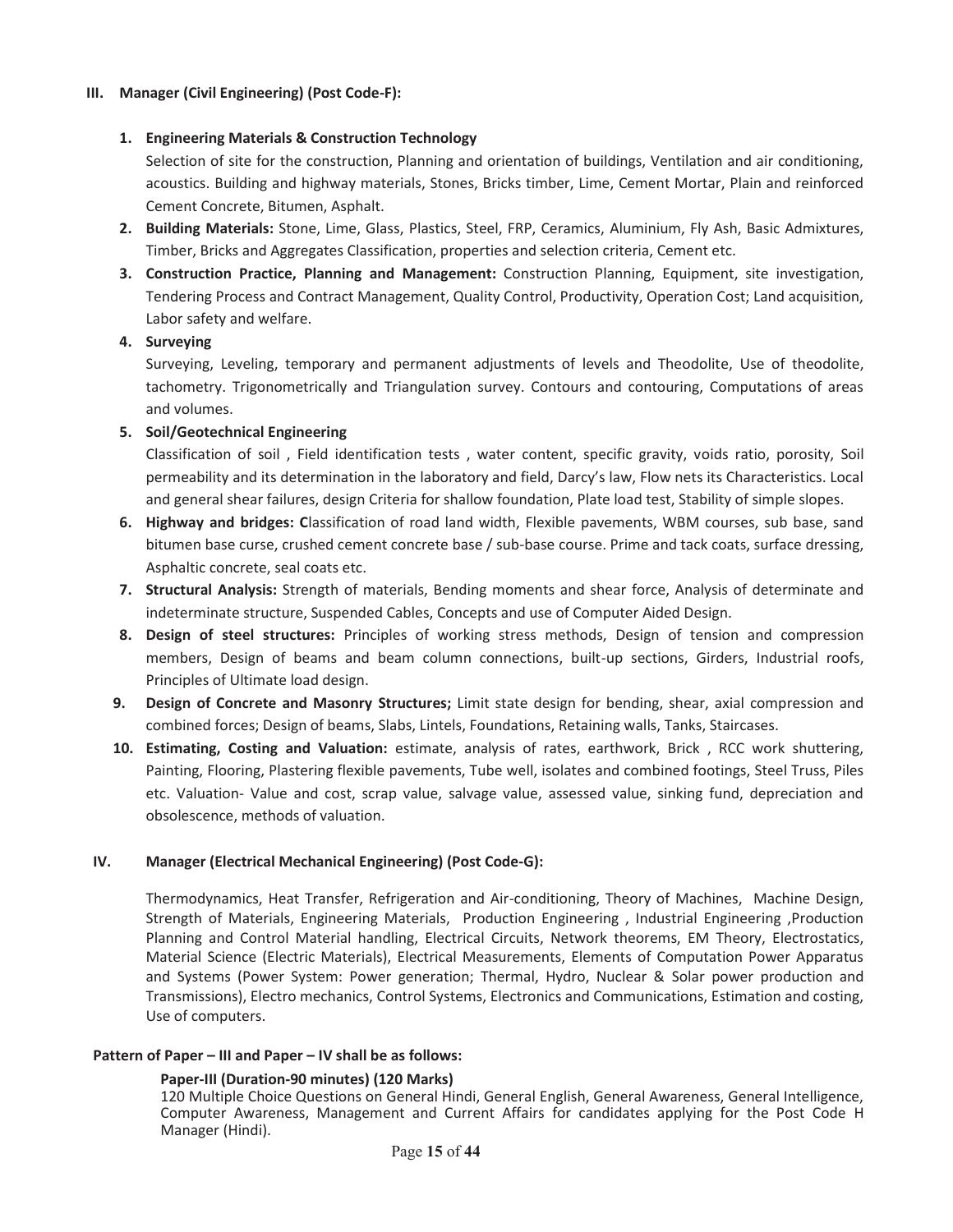# **Paper-IV (Duration-90 minutes) (120 Marks) (Subjective Test):**

- i. 01 Passage for translation from Hindi to English (30 Marks)
- ii. 01 Passage for translation from English to Hindi (30 Marks)
- iii. 01 essay in Hindi (30 Marks)
- iv. 01 Precis Writing in English (30 Marks).

For appearing in Paper-IV Manager (Hindi) candidate should be able to use the following keyboard layouts:

- 1. Inscript
- 2. Remington (GAIL)

# **Note-**

- i. **Marks obtained in Phase-I online exam will not be reckoned for final merit list. The candidates fifteen times the number of vacancies advertised shall be called for Phase-II examination.**
- ii. The merit of Online Test, for post code A, B & C will be decided on Paper -I of Phase- II.
- iii. For post code D, E, F & G the merit of online test will be decided on the basis of combined marks secured by candidates in Paper-I & post specific Paper-II of Phase- II.
- iv. Manager (Hindi) (Post Code-H):- Candidates applying for Manager (Hindi) will need to take paper III & IV in Phase II. The merit of online test will be on the basis of combined marks secured by the candidates in both Paper – III and Paper- IV.
- v. Manager (General/ Depot/ Movement/ Accounts/ Technical/ Civil Engineering/ Electrical Mechanical Engineering):- Candidates are to be shortlisted for Interview on criteria of minimum 50% marks in Online Test of Phase-II for unreserved categories and 45% marks for SC, ST, OBC and the Persons with Benchmarks Disabilities (PwBD). The number of candidates to be called for Interview shall normally be three times the number of advertised vacancies. However, where the number of candidates is less than three times the number of vacancies, then all the qualifying candidates may be called for interview as the case may be.
- vi. A candidate has to appear in all the phases of the recruitment process to be considered for the selection. The candidates are advised to visit FCI Website regularly.
- vii. All papers in the online examination will be of objective type multiple choice questions only except paper IV for Manager (Hindi) which will be of subjective type.
- viii. Online Test will be bilingual i.e. in English and Hindi except for language papers.
- ix. In case of Manager(General/ Depot/ Movement/ Accounts/ Technical/ Civil Engineering/ Electrical Mechanical Engineering), the Weightage assigned for Online Test (Phase-II), Interview and Training are 80%, 10%, and 10% respectively. Upon successful completion of the training , the selected candidates may be considered for issue of appointment orders as Managers and such candidates will be placed on probation as per the rules.
- x. In case of Manager (Hindi) the Weightage assigned for Online Test (Phase-II) and Interview are 90% and 10% respectively.

# **B. INTERVIEW**

I. For the post code A,B,C,D,E,F,G and H candidates who have been shortlisted in the Online Test will subsequently be called for an Interview in the advertised vacancy to candidate ratio of 1:3, to be conducted by FCI. The document verification will be completed at the time of Interview. The said processes will be conducted at select centres. The venue, time & date of Interview will be informed to the shortlisted candidates in the call letter for interview. Candidates are required to download their Interview call letters from authorised FCI website www.fci.gov.in. Please note that any request regarding change in date, venue etc. of Interview will not be entertained. However, the FCI reserves the right to change the date/ venue/ time/ etc. of Interview. The weightage assigned to Interview will be 10%. The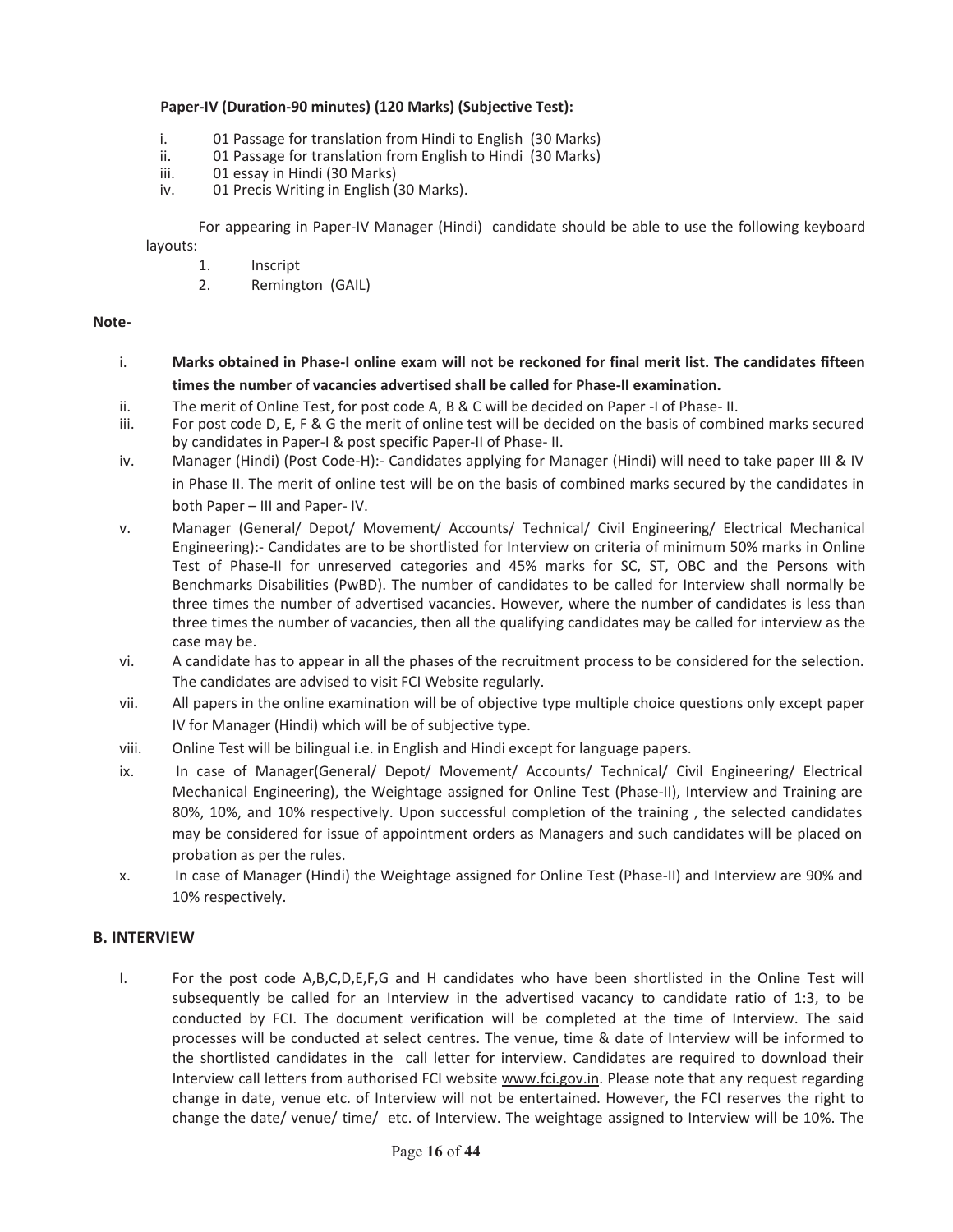combined final scores of candidates shall be arrived at on the basis of total scores obtained by the candidates in Online Exam and Interview, details of which will be available subsequently on FCI website.

- II. Those candidates who are meritorious on the basis of combined merit in Online Test and Interview and whose documents have been verified successfully and their eligibility for the posts has been established will be shortlisted for further appointment as Manager (Hindi) or as Management Trainees (MTs) for cadres General/ Depot/ Movement/ Accounts/ Technical/ Civil Engineering/ Electrical Mechanical Engineering.
- III. While appearing for the Interview/ Document Verification, the candidate should produce valid prescribed documents. In the absence of valid documents, candidature of the candidates is liable to be cancelled. Candidates will be allowed for the Interview only after Document Verification process. FCI shall take no responsibility to receive any certificate/remittance/ document sent separately.

# **C. TRAINING**

Training as a Management Trainee is a part of the recruitment process which carries a weightage of 10%. Candidates selected as Management Trainees (General/ Depot/ Movement/ Accounts/ Technical/ Civil Engineering/ Electrical Mechanical Engineering) will undergo six months training. Only consolidated stipend will be paid to them at the rate of Rs. 40000/- (Forty thousand only) per month during the training period. On completion of six months training successfully, they will be considered for absorption in the Corporation as Managers in the IDA Pay scale of **Rs. 40,000 – 140000/-** 

# **IMPORTANT INFORMATION / INSTRUCTIONS:**

- 1. **A CANDIDATE CAN APPLY IN ANY ONE ZONE ONLY i.e. EITHER NORTH ZONE OR SOUTH ZONE OR EAST ZONE OR WEST ZONE OR NORTH EAST ZONE AS PER THE VACANCIES.**
- 2. A CANDIDATE CAN APPLY ONLY FOR ANY ONE OF THE POST CODE A, B, C, D, E, F, G AND H in opted **Zone only).**
- 3. However, if it is found that, for any reason, the candidate has submitted multiple Applications, in which case such online application with the higher "Registration Number" accompanied by fresh fee (If applicable) and complete in all respect will only be considered by FCI and the earlier applications submitted will not be considered. The fee paid against one "Registration Number" shall not be adjusted against any other "Registration Number". Further, it is also informed that the fee once paid, including in case of multiple applications, shall not be refunded in any circumstances.
- 4. The candidate will be considered for the post applied for, on the basis of his/her merit for the post within the Zone applied for.
- 5. Further, the candidates are advised to visit http://fci.gov.in/pageDetail.php?view=333 for the Job Description of the above mentioned posts. The candidates applying for the posts under Depot, Technical cadres should further note that these are field level posts and the selected candidates are expected to render their services in the Mandis/Procurement Centres, Depots and Godowns, offices of FCI.
- 6. DOWNLOAD OF CALL LETTER

Candidates will have to visit the FCI website (www.fci.gov.in) for downloading call letters for online test. Intimation for downloading call letter will also be sent through email/SMS. Once the candidate clicks the relevant link, he/she can access the window for call letter download. The candidate is required to use (i) Registration Number/Roll Number, (ii) Password/Date of Birth for downloading the call letter. Candidate